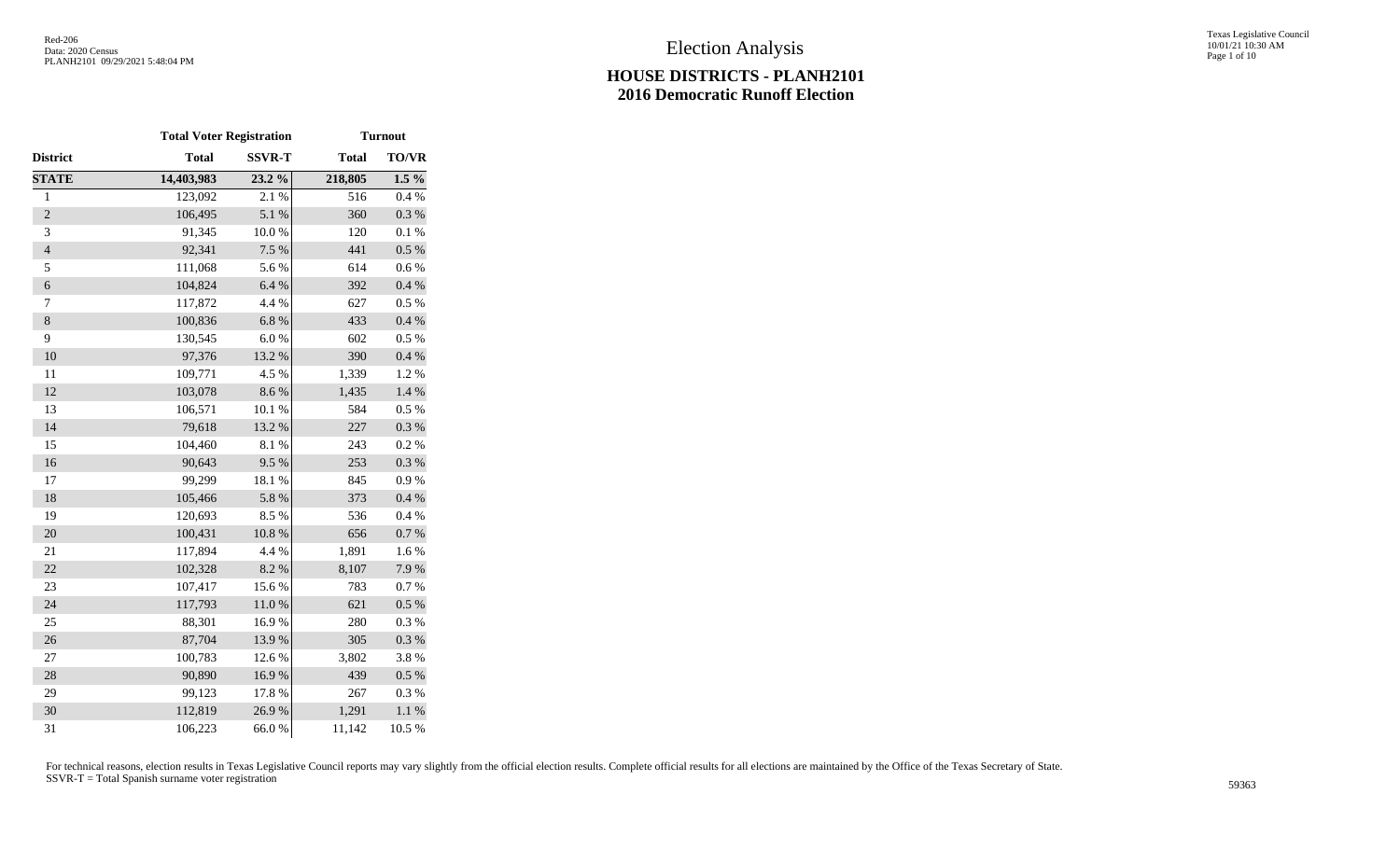|                 | <b>Total Voter Registration</b> |               | <b>Turnout</b> |              |
|-----------------|---------------------------------|---------------|----------------|--------------|
| <b>District</b> | <b>Total</b>                    | <b>SSVR-T</b> | <b>Total</b>   | <b>TO/VR</b> |
| 32              | 103,766                         | 30.4 %        | 903            | 0.9%         |
| 33              | 94,221                          | 8.1%          | 315            | 0.3%         |
| 34              | 103,171                         | 64.8 %        | 2,486          | 2.4 %        |
| 35              | 64,950                          | 79.7 %        | 6,888          | 10.6%        |
| 36              | 75,319                          | 85.3%         | 5,067          | 6.7%         |
| 37              | 90,107                          | 81.4%         | 9,941          | 11.0%        |
| 38              | 78,247                          | 80.7 %        | 7,830          | $10.0~\%$    |
| 39              | 70,217                          | 84.9%         | 3,854          | 5.5 %        |
| 40              | 68,443                          | 86.1 %        | 7,473          | $10.9~\%$    |
| 41              | 75,091                          | 73.2 %        | 4,289          | 5.7%         |
| 42              | 87,892                          | 86.7%         | 1,005          | 1.1%         |
| 43              | 115,641                         | 55.3%         | 4,636          | 4.0%         |
| 44              | 100,192                         | 25.0%         | 643            | $0.6\ \%$    |
| 45              | 86,737                          | 27.2 %        | 1,068          | 1.2%         |
| 46              | 89,903                          | 17.6 %        | 2,462          | 2.7 %        |
| 47              | 127,391                         | 14.3 %        | 1,497          | 1.2%         |
| 48              | 120,519                         | $8.1~\%$      | 884            | $0.7~\%$     |
| 49              | 131,416                         | 11.9%         | 1,776          | 1.4 %        |
| 50              | 83,088                          | 19.7%         | 1,635          | 2.0%         |
| 51              | 89,241                          | 36.9%         | 1,008          | 1.1 %        |
| 52              | 86,879                          | 13.6 %        | 411            | $0.5~\%$     |
| 53              | 127,783                         | 24.0%         | 2,411          | 1.9%         |
| 54              | 87,564                          | 13.0%         | 359            | 0.4 %        |
| 55              | 87,158                          | 12.4 %        | 451            | $0.5~\%$     |
| 56              | 102,368                         | $11.3\ \%$    | 283            | 0.3 %        |
| 57              | 86,239                          | $9.0\;\%$     | 190            | $0.2~\%$     |
| 58              | 91,658                          | 9.5%          | 216            | $0.2~\%$     |
| 59              | 98,212                          | 7.3 %         | 393            | 0.4 %        |
| 60              | 77,914                          | 9.1%          | 175            | 0.2 %        |
| 61              | 103,556                         | 6.1%          | 475            | $0.5~\%$     |
| 62              | 105,496                         | 4.2 %         | 344            | $0.3~\%$     |
| 63              | 106,415                         | 8.7%          | 162            | 0.2 %        |
| 64              | 98,356                          | 9.2 %         | 414            | 0.4 %        |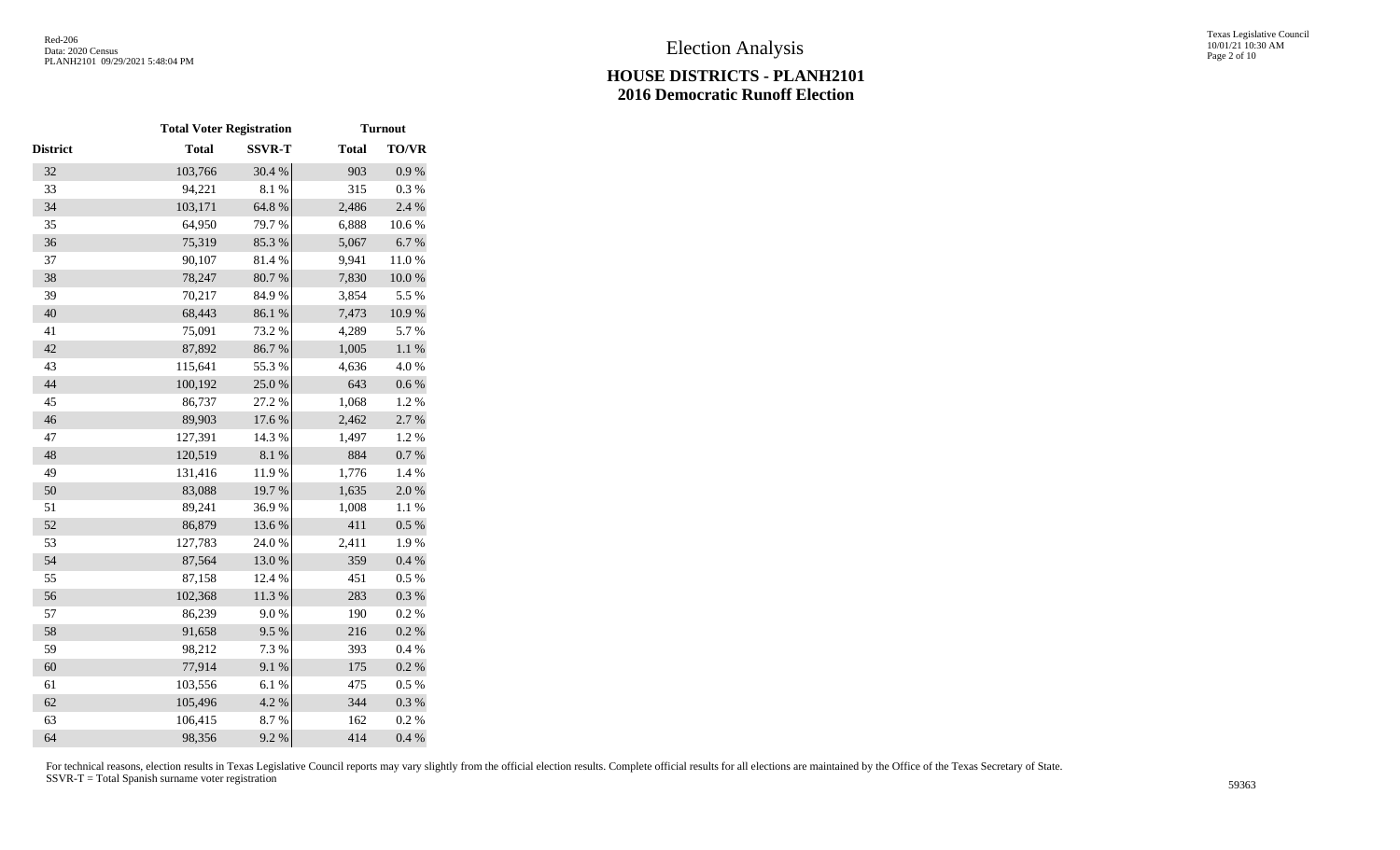|          | <b>Total Voter Registration</b> |               | <b>Turnout</b> |              |
|----------|---------------------------------|---------------|----------------|--------------|
| District | <b>Total</b>                    | <b>SSVR-T</b> | <b>Total</b>   | <b>TO/VR</b> |
| 65       | 101,072                         | $8.1~\%$      | 131            | $0.1~\%$     |
| 66       | 95,457                          | 5.6 %         | 197            | 0.2 %        |
| 67       | 114,446                         | 5.8 %         | 410            | $0.4~\%$     |
| 68       | 120,241                         | 8.4 %         | 300            | 0.2 %        |
| 69       | 114,824                         | 10.2 %        | 478            | 0.4%         |
| 70       | 83,467                          | 6.5%          | 169            | 0.2 %        |
| 71       | 102,855                         | 14.6 %        | 535            | 0.5 %        |
| 72       | 99,165                          | 24.2 %        | 407            | $0.4~\%$     |
| 73       | 110,757                         | 13.3 %        | 748            | 0.7%         |
| 74       | 99,357                          | 67.4 %        | 4,695          | 4.7%         |
| 75       | 64,615                          | 82.4 %        | 1,807          | 2.8%         |
| 76       | 92,685                          | 15.2 %        | 537            | 0.6 %        |
| 77       | 110,549                         | 79.9%         | 5,567          | 5.0%         |
| 78       | 106,565                         | 54.1 %        | 4,030          | 3.8 %        |
| 79       | 107,589                         | 71.8 %        | 4,699          | 4.4 %        |
| 80       | 98,882                          | 73.7%         | 8,297          | 8.4 %        |
| 81       | 79,993                          | 40.6%         | 460            | 0.6 %        |
| 82       | 85,865                          | 26.8%         | 199            | 0.2 %        |
| 83       | 100,883                         | 23.3 %        | 542            | 0.5 %        |
| 84       | 93,860                          | 28.3 %        | 1,137          | $1.2~\%$     |
| 85       | 115,323                         | 13.9%         | 713            | 0.6 %        |
| 86       | 103,085                         | $16.0\ \%$    | 199            | $0.2~\%$     |
| 87       | 91,455                          | 20.9%         | 266            | 0.3 %        |
| 88       | 104,539                         | 31.4 %        | 217            | 0.2 %        |
| 89       | 95,918                          | 8.3%          | 232            | 0.2 %        |
| 90       | 76,595                          | 38.6%         | 877            | $1.1~\%$     |
| 91       | 99,250                          | 12.4 %        | 323            | 0.3%         |
| 92       | 73,045                          | 15.5 %        | 304            | 0.4 %        |
| 93       | 81,953                          | 13.4 %        | 197            | 0.2 %        |
| 94       | 113,380                         | $8.1~\%$      | 629            | 0.6 %        |
| 95       | 90,499                          | 12.0%         | 1,535          | 1.7%         |
| 96       | 107,529                         | 9.1 %         | 501            | $0.5~\%$     |
| 97       | 101,759                         | 9.6%          | 664            | 0.7%         |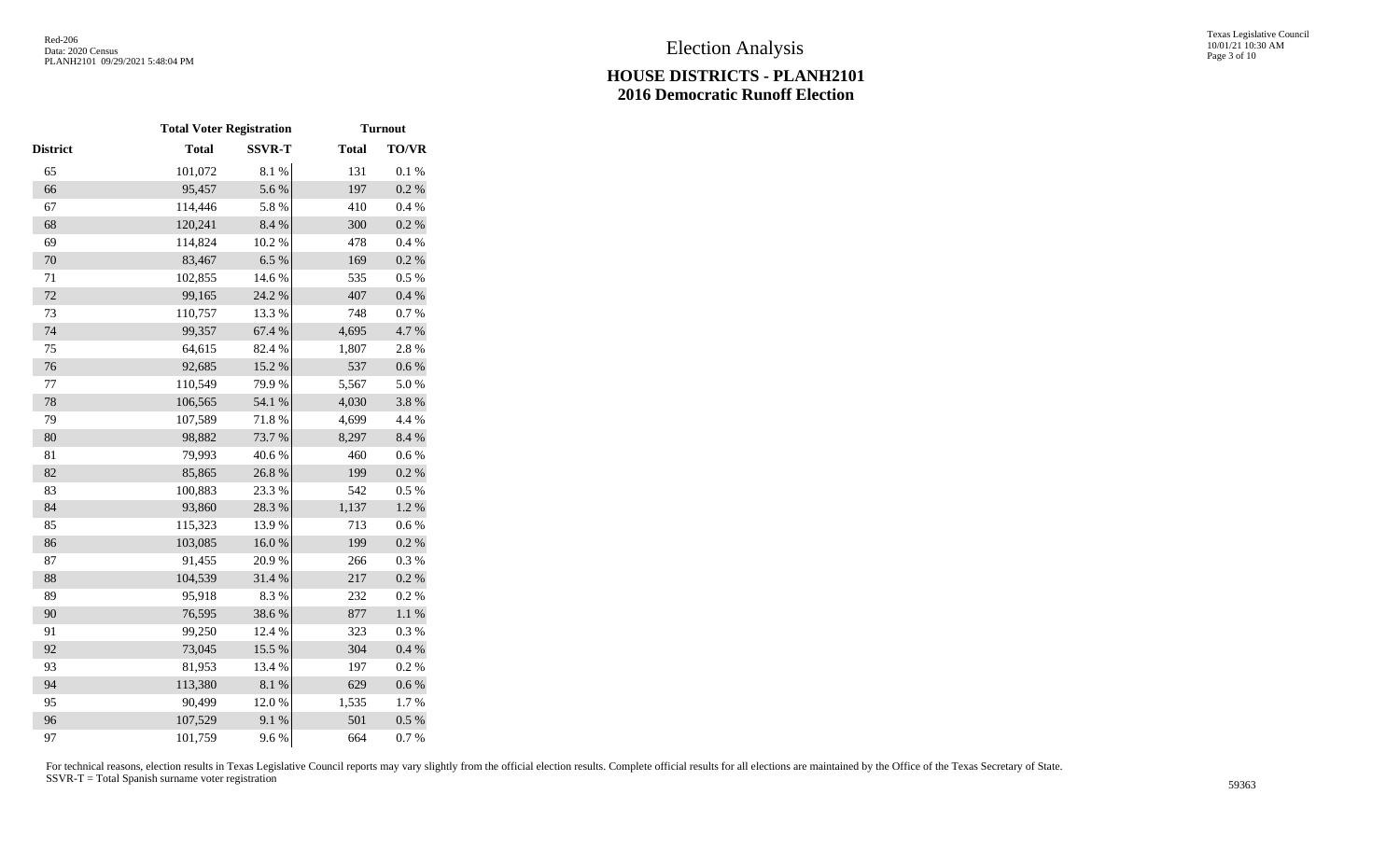|                 | <b>Total Voter Registration</b> |               | <b>Turnout</b> |              |
|-----------------|---------------------------------|---------------|----------------|--------------|
| <b>District</b> | <b>Total</b>                    | <b>SSVR-T</b> | <b>Total</b>   | <b>TO/VR</b> |
| 98              | 117,665                         | 5.6 %         | 271            | 0.2 %        |
| 99              | 97,397                          | 14.9%         | 499            | 0.5 %        |
| 100             | 93,934                          | $14.0\ \%$    | 1,564          | $1.7~\%$     |
| 101             | 88,883                          | 15.3 %        | 402            | 0.5%         |
| 102             | 81,530                          | 11.1 %        | 693            | $0.8~\%$     |
| 103             | 72,738                          | 33.9%         | 966            | 1.3%         |
| 104             | 75,607                          | 42.0%         | 1,259          | $1.7~\%$     |
| 105             | 66,242                          | 22.4 %        | 514            | $0.8~\%$     |
| 106             | 81,495                          | 7.9%          | 108            | $0.1~\%$     |
| 107             | 81,062                          | $16.6~\%$     | 863            | 1.1%         |
| 108             | 122,800                         | 4.5 %         | 871            | 0.7 %        |
| 109             | 96,683                          | 8.3%          | 2,289          | 2.4 %        |
| 110             | 65,680                          | 27.6 %        | 799            | $1.2~\%$     |
| 111             | 106,360                         | 11.5 %        | 2,835          | 2.7%         |
| 112             | 108,184                         | $7.8\ \%$     | 751            | $0.7~\%$     |
| 113             | 88,310                          | 18.1%         | 597            | 0.7%         |
| 114             | 75,826                          | 29.8%         | 843            | $1.1~\%$     |
| 115             | 90,081                          | 9.4%          | 512            | 0.6%         |
| 116             | 100,263                         | 48.9%         | 2,108          | 2.1%         |
| 117             | 74,021                          | 58.5 %        | 1,028          | 1.4 %        |
| 118             | 97,407                          | 54.9%         | 1,507          | $1.5~\%$     |
| 119             | 94,280                          | 51.5%         | 1,687          | 1.8%         |
| 120             | 94,751                          | 32.2 %        | 3,571          | 3.8%         |
| 121             | 118,817                         | 21.3%         | 1,065          | 0.9 %        |
| 122             | 101,423                         | 22.8 %        | 722            | $0.7~\%$     |
| 123             | 109,478                         | 49.5 %        | 2,342          | 2.1 %        |
| 124             | 85,107                          | 61.7%         | 1,496          | $1.8~\%$     |
| 125             | 110,348                         | 54.2 %        | 1,956          | 1.8%         |
| 126             | 109,630                         | $11.8\ \%$    | 453            | 0.4 %        |
| 127             | 108,100                         | 13.2 %        | 515            | 0.5 %        |
| 128             | 94,422                          | 19.1 %        | 1,319          | 1.4 %        |
| 129             | 109,466                         | 13.9%         | 867            | $0.8\%$      |
| 130             | 97,283                          | 11.5 %        | 225            | 0.2 %        |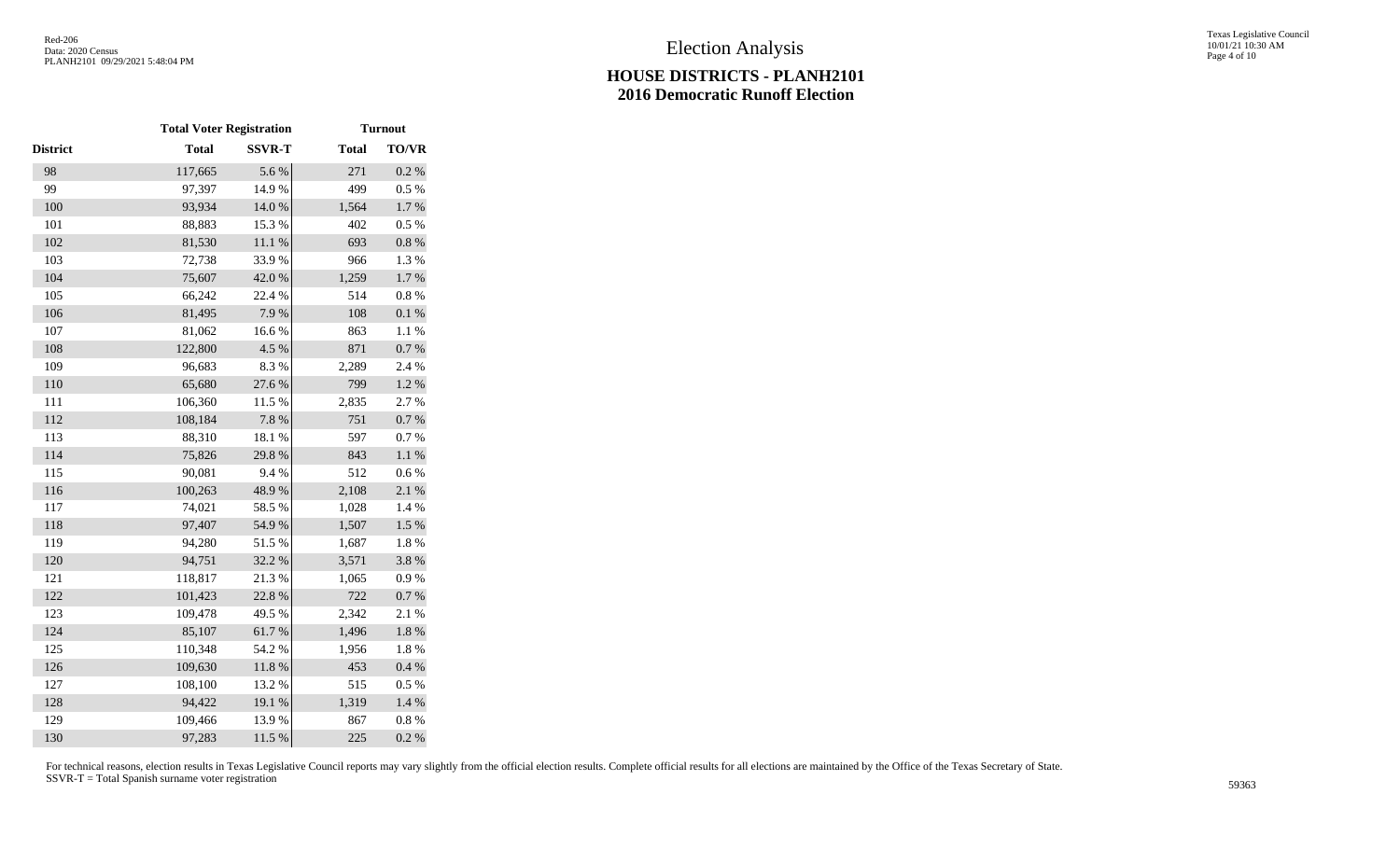|          | <b>Total Voter Registration</b> |               | <b>Turnout</b> |           |
|----------|---------------------------------|---------------|----------------|-----------|
| District | <b>Total</b>                    | <b>SSVR-T</b> | <b>Total</b>   | TO/VR     |
| 131      | 76,043                          | 24.4 %        | 1,185          | 1.6%      |
| 132      | 79,404                          | 14.8%         | 254            | 0.3%      |
| 133      | 102,468                         | 7.9%          | 794            | 0.8%      |
| 134      | 120,795                         | 8.2 %         | 2,361          | 2.0%      |
| 135      | 78,799                          | 24.2 %        | 261            | 0.3%      |
| 136      | 97,794                          | 13.9%         | 493            | 0.5 %     |
| 137      | 54,889                          | 20.8%         | 494            | 0.9%      |
| 138      | 100,096                         | 18.4 %        | 613            | $0.6\,\%$ |
| 139      | 92,278                          | 18.4%         | 2,670          | 2.9%      |
| 140      | 63,656                          | 58.6%         | 861            | 1.4 %     |
| 141      | 79,337                          | 17.1 %        | 2,104          | 2.7 %     |
| 142      | 75,061                          | 21.0%         | 2,265          | $3.0\ \%$ |
| 143      | 75,271                          | 54.1 %        | 2,588          | 3.4 %     |
| 144      | 73,659                          | 53.8%         | 1,056          | 1.4 %     |
| 145      | 88,810                          | 48.3%         | 2,295          | 2.6 %     |
| 146      | 101,329                         | 10.4 %        | 3,142          | 3.1 %     |
| 147      | 100,874                         | 17.8%         | 2,869          | 2.8%      |
| 148      | 79,140                          | 29.4 %        | 536            | 0.7 %     |
| 149      | 81,265                          | 20.3 %        | 346            | 0.4 %     |
| 150      | 88,036                          | 14.0%         | 261            | 0.3%      |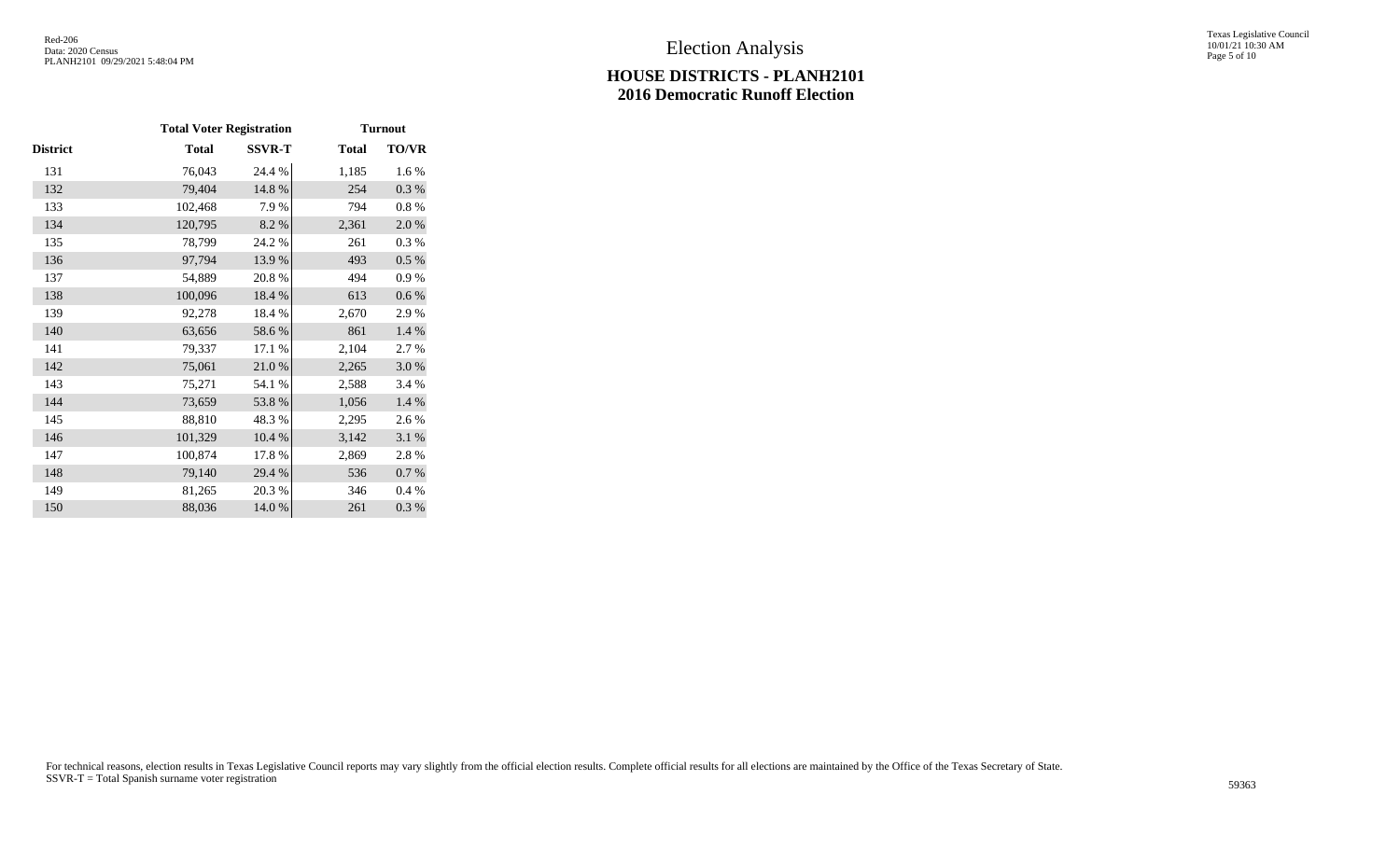Texas Legislative Council 10/01/21 10:30 AM Page 6 of 10

|                 | <b>RR COMM1</b> |        |                    |        |
|-----------------|-----------------|--------|--------------------|--------|
| <b>District</b> | Garrett-D       |        | <b>Yarbrough-D</b> |        |
| <b>STATE</b>    | 87,458          | 46.3%  | 101,608            | 53.7 % |
| $\overline{1}$  | 192             | 37.2 % | 324                | 62.8%  |
| $\overline{c}$  | 156             | 43.5 % | 203                | 56.5 % |
| 3               | 62              | 51.7%  | 58                 | 48.3%  |
| $\overline{4}$  | 185             | 43.3 % | 242                | 56.7%  |
| 5               | 294             | 48.4 % | 314                | 51.6%  |
| 6               | 137             | 35.3%  | 251                | 64.7%  |
| 7               | 218             | 34.8%  | 409                | 65.2%  |
| 8               | 165             | 38.1 % | 268                | 61.9%  |
| 9               | 279             | 46.3%  | 323                | 53.7%  |
| 10              | 164             | 47.5 % | 181                | 52.5 % |
| 11              | 555             | 41.5%  | 782                | 58.5 % |
| 12              | 590             | 51.2%  | 563                | 48.8%  |
| 13              | 232             | 40.5 % | 341                | 59.5 % |
| 14              | 84              | 37.3 % | 141                | 62.7%  |
| 15              | 140             | 57.6%  | 103                | 42.4 % |
| 16              | 130             | 51.4%  | 123                | 48.6%  |
| 17              | 417             | 49.8%  | 421                | 50.2%  |
| 18              | 128             | 34.3 % | 245                | 65.7%  |
| 19              | 319             | 59.5 % | 217                | 40.5 % |
| 20              | 400             | 61.2%  | 254                | 38.8%  |
| 21              | 718             | 48.0%  | 778                | 52.0%  |
| 22              | 3,028           | 52.3 % | 2,762              | 47.7%  |
| 23              | 263             | 33.9%  | 513                | 66.1%  |
| 24              | 234             | 38.1 % | 380                | 61.9%  |
| 25              | 141             | 51.1%  | 135                | 48.9%  |
| 26              | 154             | 50.5 % | 151                | 49.5 % |
| 27              | 861             | 25.7%  | 2,485              | 74.3 % |
| 28              | 168             | 38.3%  | 271                | 61.7%  |
| 29              | 140             | 52.8%  | 125                | 47.2 % |
| 30              | 532             | 44.3 % | 669                | 55.7%  |
| 31              | 4,674           | 55.7%  | 3,720              | 44.3 % |
| 32              | 479             | 53.0%  | 424                | 47.0%  |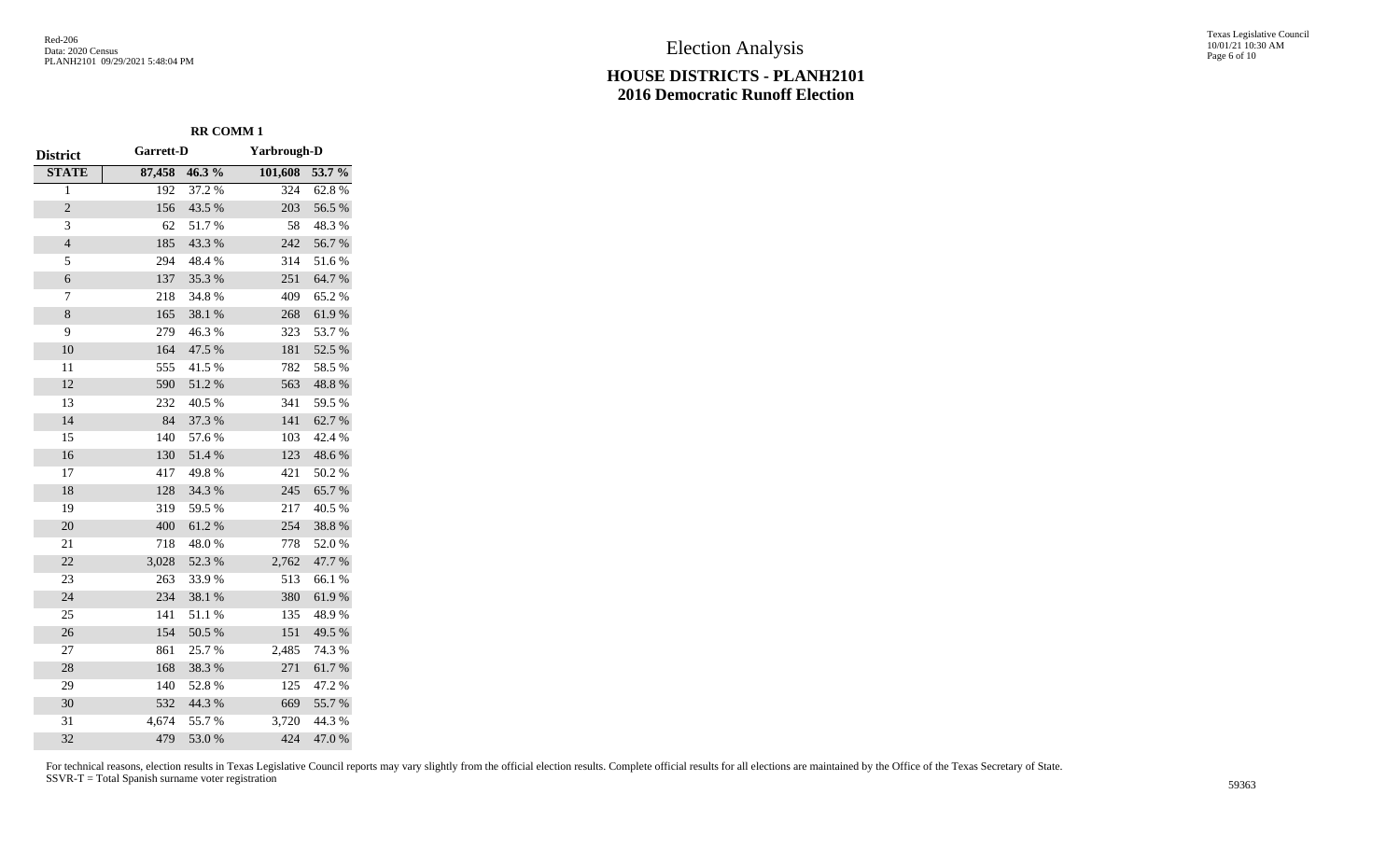# Election Analysis

#### **HOUSE DISTRICTS - PLANH2101 2016 Democratic Runoff Election**

Texas Legislative Council 10/01/21 10:30 AM Page 7 of 10

|                 | <b>RR COMM1</b> |        |                    |           |  |
|-----------------|-----------------|--------|--------------------|-----------|--|
| <b>District</b> | Garrett-D       |        | <b>Yarbrough-D</b> |           |  |
| 33              | 135             | 43.4 % | 176                | 56.6%     |  |
| 34              | 1,011           | 40.7%  | 1,475              | 59.3%     |  |
| 35              | 2,924           | 57.2 % | 2,192              | 42.8%     |  |
| 36              | 2,195           | 59.9%  | 1,471              | 40.1 %    |  |
| 37              | 4,180           | 52.8%  | 3,736              | 47.2%     |  |
| 38              | 3,297           | 51.4%  | 3,123              | 48.6%     |  |
| 39              | 1,514           | 52.7%  | 1,360              | 47.3 %    |  |
| 40              | 3,271           | 59.8%  | 2,203              | 40.2 %    |  |
| 41              | 1,845           | 54.2 % | 1,561              | 45.8%     |  |
| 42              | 500             | 58.8%  | 351                | 41.2%     |  |
| 43              | 1,932           | 42.6%  | 2,599              | 57.4 %    |  |
| 44              | 282             | 47.9%  | 307                | 52.1 %    |  |
| 45              | 462             | 43.3%  | 606                | 56.7%     |  |
| 46              | 936             | 43.4 % | 1,223              | 56.6%     |  |
| 47              | 859             | 57.4 % | 638                | 42.6%     |  |
| 48              | 531             | 60.1%  | 353                | 39.9%     |  |
| 49              | 1,135           | 64.0%  | 639                | 36.0%     |  |
| 50              | 685             | 45.2%  | 832                | 54.8%     |  |
| 51              | 476             | 47.6%  | 523                | 52.4 %    |  |
| 52              | 224             | 54.9%  | 184                | 45.1 %    |  |
| 53              | 1,009           | 48.0%  | 1,092              | 52.0%     |  |
| 54              | 172             | 48.0%  | 186                | 52.0%     |  |
| 55              | 201             | 44.6 % | 250                | 55.4 %    |  |
| 56              | 138             | 49.6%  | 140                | 50.4 %    |  |
| 57              | 101             | 53.2%  | 89                 | 46.8%     |  |
| 58              | 99              | 45.8%  | 117                | 54.2 %    |  |
| 59              | 237             | 60.8%  | 153                | 39.2 %    |  |
| 60              | 80              | 48.5 % | 85                 | 51.5%     |  |
| 61              | 283             | 59.6%  | 192                | $40.4~\%$ |  |
| 62              | 165             | 48.4 % | 176                | 51.6%     |  |
| 63              | 71              | 43.8%  | 91                 | 56.2%     |  |
| 64              | 205             | 49.5 % | 209                | 50.5 %    |  |
| 65              | 76              | 58.0%  | 55                 | 42.0%     |  |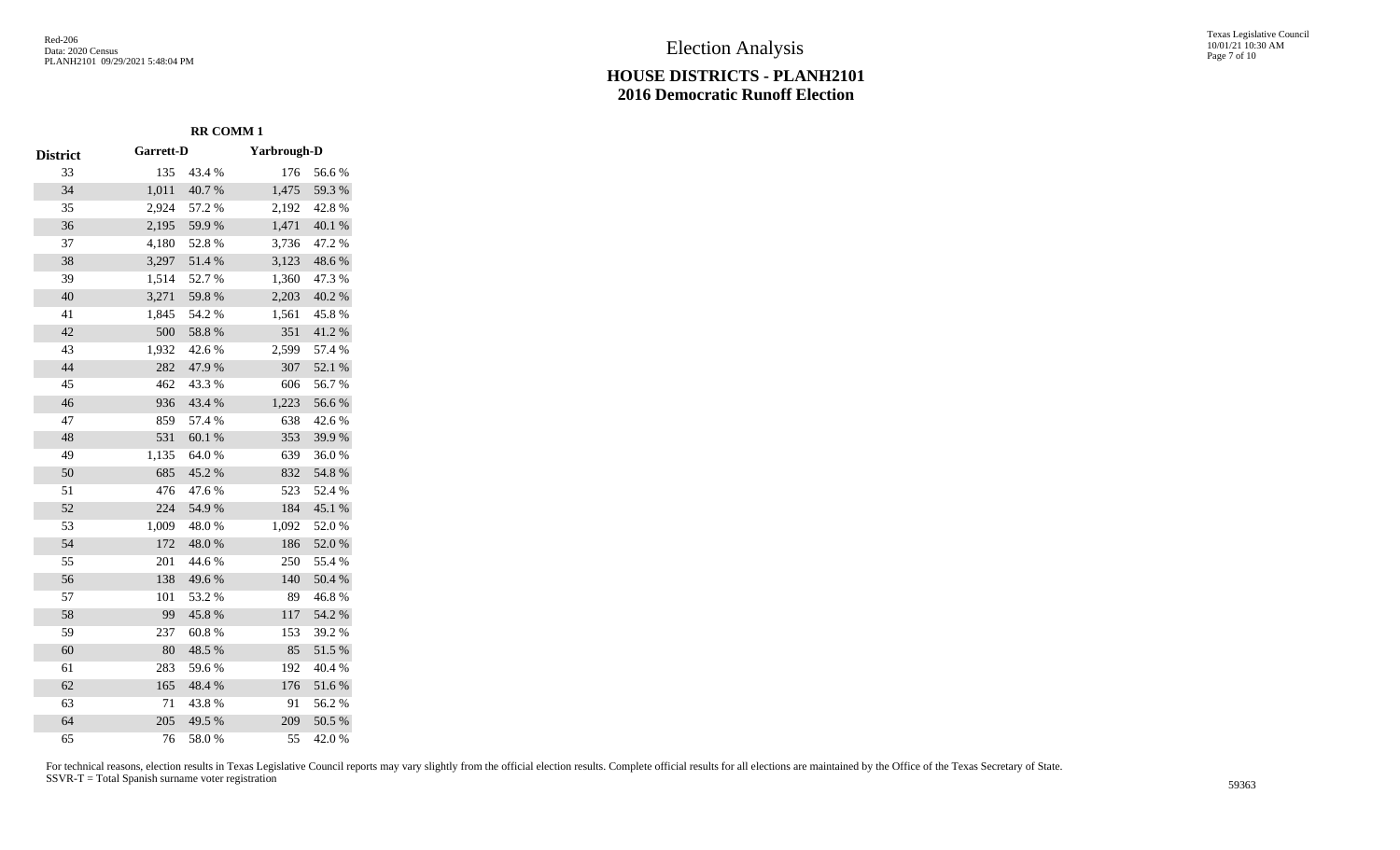Texas Legislative Council 10/01/21 10:30 AM Page 8 of 10

|                 | <b>RR COMM1</b>  |        |                    |        |
|-----------------|------------------|--------|--------------------|--------|
| <b>District</b> | <b>Garrett-D</b> |        | <b>Yarbrough-D</b> |        |
| 66              | 91               | 47.2 % | 102                | 52.8%  |
| 67              | 169              | 42.9%  | 225                | 57.1 % |
| 68              | 135              | 45.3%  | 163                | 54.7%  |
| 69              | 212              | 44.4 % | 265                | 55.6%  |
| 70              | 73               | 46.5%  | 84                 | 53.5 % |
| 71              | 259              | 48.5%  | 275                | 51.5%  |
| 72              | 169              | 41.5%  | 238                | 58.5 % |
| 73              | 382              | 51.1%  | 366                | 48.9%  |
| 74              | 2,623            | 56.5 % | 2,023              | 43.5 % |
| 75              | 628              | 43.5 % | 815                | 56.5 % |
| 76              | 184              | 36.1 % | 326                | 63.9%  |
| 77              | 1,825            | 38.9%  | 2,861              | 61.1%  |
| 78              | 1,559            | 46.8%  | 1,775              | 53.2 % |
| 79              | 1,546            | 37.9%  | 2,530              | 62.1 % |
| 80              | 4,322            | 61.5%  | 2,705              | 38.5 % |
| 81              | 198              | 43.0%  | 262                | 57.0%  |
| 82              | 84               | 42.9%  | 112                | 57.1 % |
| 83              | 245              | 46.4%  | 283                | 53.6%  |
| 84              | 469              | 42.7%  | 629                | 57.3 % |
| 85              | 330              | 46.3%  | 383                | 53.7%  |
| 86              | 98               | 49.2%  | 101                | 50.8%  |
| 87              | 119              | 44.7%  | 147                | 55.3%  |
| 88              | 77               | 35.5 % | 140                | 64.5 % |
| 89              | 99               | 44.6%  | 123                | 55.4 % |
| 90              | 335              | 38.8%  | 529                | 61.2%  |
| 91              | 133              | 41.7%  | 186                | 58.3%  |
| 92              | 127              | 42.2 % | 174                | 57.8 % |
| 93              | 85               | 43.6%  | 110                | 56.4 % |
| 94              | 288              | 46.8%  | 328                | 53.2 % |
| 95              | 455              | 29.9%  | 1,065              | 70.1 % |
| 96              | 229              | 46.2%  | 267                | 53.8%  |
| 97              | 288              | 44.0%  | 367                | 56.0%  |
| 98              | 139              | 52.5 % | 126                | 47.5 % |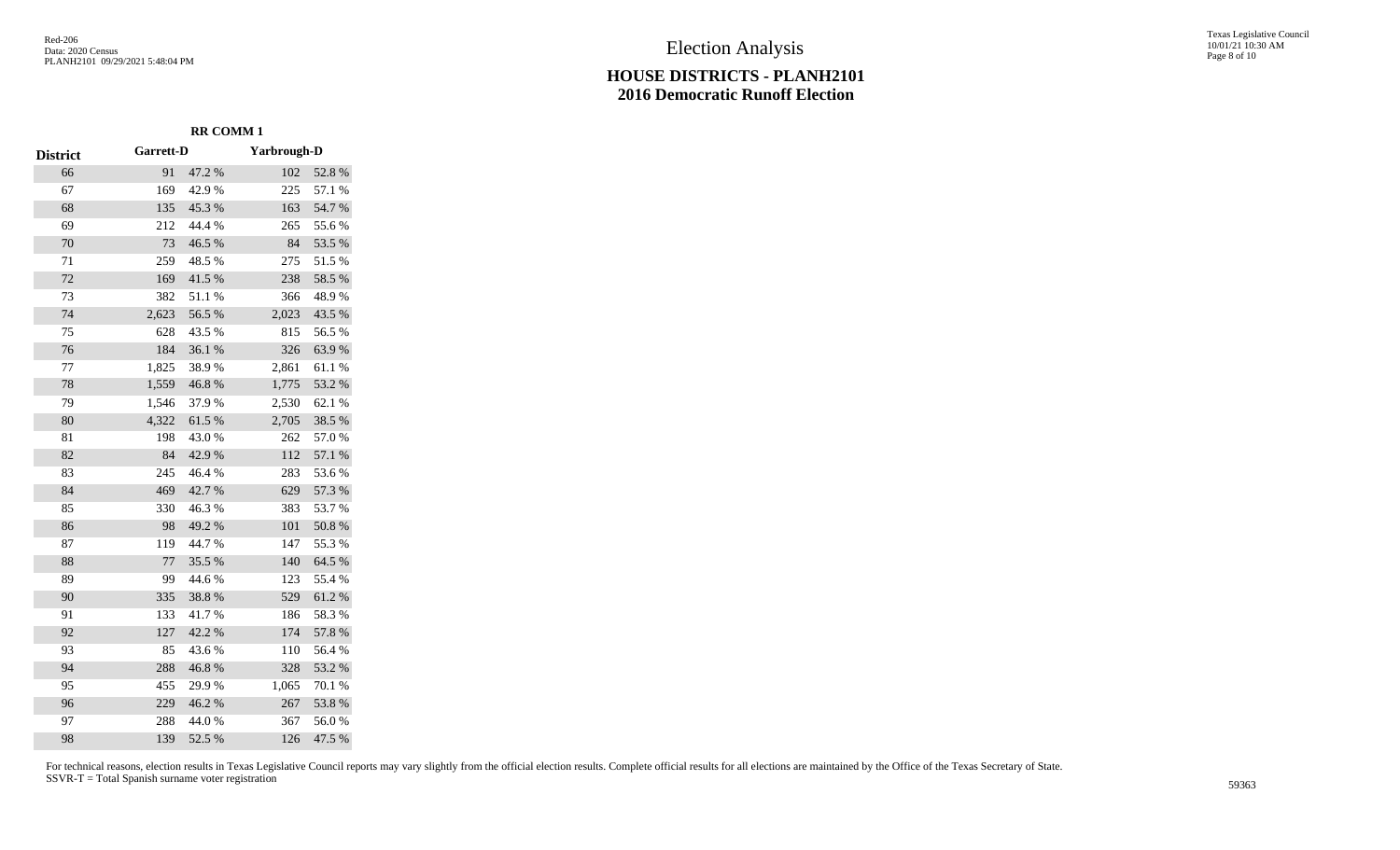Texas Legislative Council 10/01/21 10:30 AM Page 9 of 10

|                 | <b>RR COMM1</b> |        |             |        |
|-----------------|-----------------|--------|-------------|--------|
| <b>District</b> | Garrett-D       |        | Yarbrough-D |        |
| 99              | 198             | 40.2%  | 294         | 59.8%  |
| 100             | 521             | 37.2 % | 879         | 62.8%  |
| 101             | 157             | 39.7 % | 238         | 60.3%  |
| 102             | 188             | 30.0%  | 439         | 70.0%  |
| 103             | 347             | 38.8%  | 547         | 61.2%  |
| 104             | 404             | 34.3 % | 775         | 65.7%  |
| 105             | 166             | 34.7 % | 313         | 65.3%  |
| 106             | 47              | 43.5 % | 61          | 56.5%  |
| 107             | 299             | 38.8%  | 472         | 61.2%  |
| 108             | 225             | 31.2%  | 496         | 68.8%  |
| 109             | 698             | 33.9%  | 1,364       | 66.1%  |
| 110             | 237             | 32.7 % | 487         | 67.3%  |
| 111             | 788             | 31.1%  | 1,748       | 68.9%  |
| 112             | 223             | 33.0%  | 452         | 67.0%  |
| 113             | 227             | 41.2%  | 324         | 58.8%  |
| 114             | 272             | 34.7 % | 512         | 65.3%  |
| 115             | 162             | 34.8%  | 304         | 65.2%  |
| 116             | 688             | 37.1 % | 1,168       | 62.9%  |
| 117             | 367             | 40.7%  | 535         | 59.3%  |
| 118             | 532             | 39.1 % | 827         | 60.9%  |
| 119             | 629             | 41.1%  | 903         | 58.9%  |
| 120             | 1,208           | 39.7%  | 1,838       | 60.3%  |
| 121             | 394             | 43.2%  | 519         | 56.8%  |
| 122             | 272             | 42.8%  | 364         | 57.2 % |
| 123             | 820             | 40.5 % | 1,203       | 59.5 % |
| 124             | 537             | 40.7%  | 783         | 59.3%  |
| 125             | 695             | 39.5 % | 1,063       | 60.5 % |
| 126             | 188             | 48.6%  | 199         | 51.4%  |
| 127             | 228             | 49.9%  | 229         | 50.1 % |
| 128             | 344             | 34.6%  | 651         | 65.4 % |
| 129             | 432             | 55.5 % | 347         | 44.5 % |
| 130             | 92              | 45.1 % | 112         | 54.9%  |

370 33.7 % 727 66.3 %